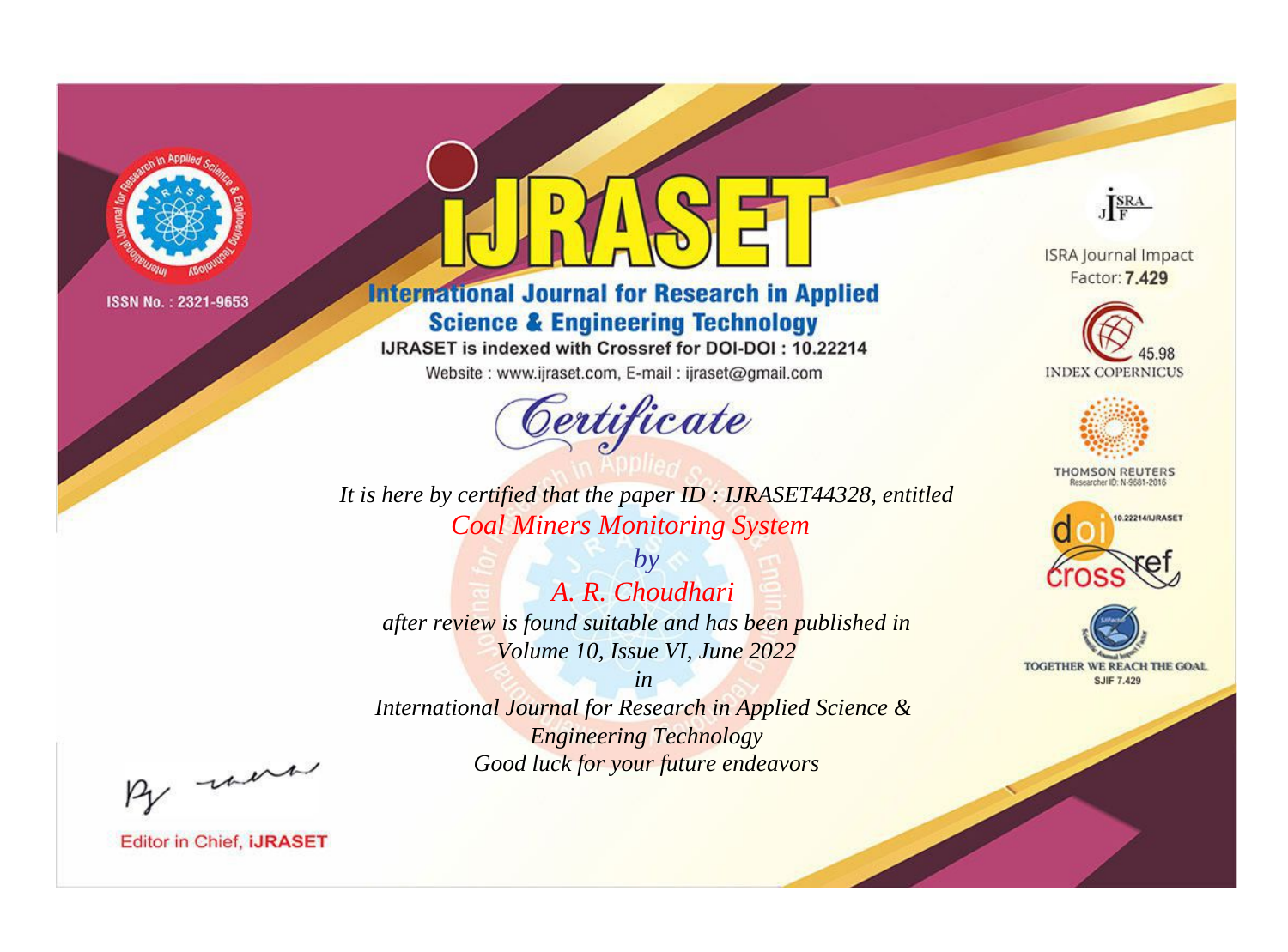

# **International Journal for Research in Applied Science & Engineering Technology**

IJRASET is indexed with Crossref for DOI-DOI: 10.22214

Website: www.ijraset.com, E-mail: ijraset@gmail.com



JERA

**ISRA Journal Impact** Factor: 7.429





**THOMSON REUTERS** 



TOGETHER WE REACH THE GOAL **SJIF 7.429** 

*It is here by certified that the paper ID : IJRASET44328, entitled Coal Miners Monitoring System*

*by C. S. Rindhe after review is found suitable and has been published in Volume 10, Issue VI, June 2022*

*in* 

*International Journal for Research in Applied Science & Engineering Technology Good luck for your future endeavors*

By morn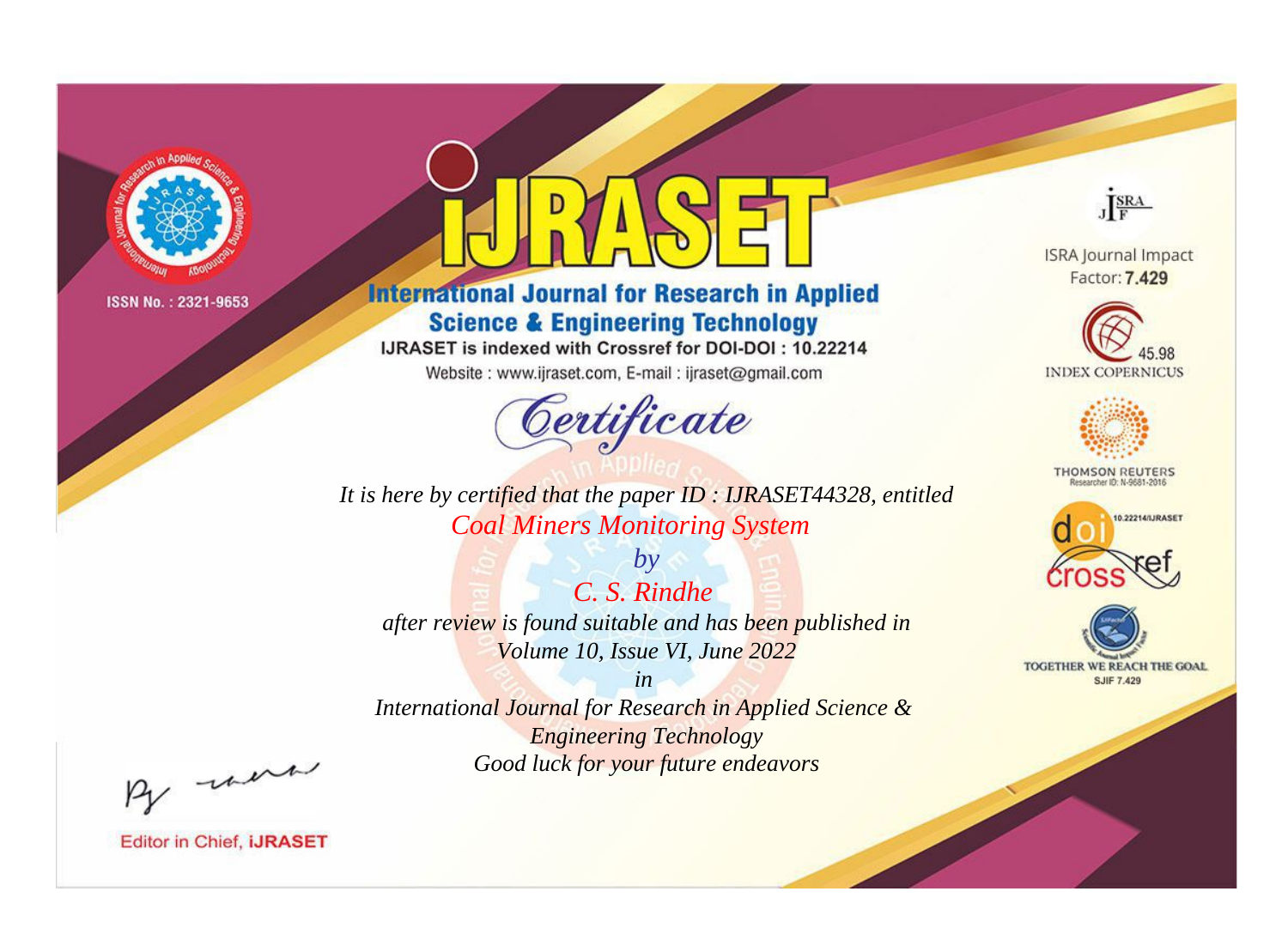

# **International Journal for Research in Applied Science & Engineering Technology**

IJRASET is indexed with Crossref for DOI-DOI: 10.22214

Website: www.ijraset.com, E-mail: ijraset@gmail.com



JERA **ISRA Journal Impact** 

Factor: 7.429





**THOMSON REUTERS** 



TOGETHER WE REACH THE GOAL **SJIF 7.429** 

*It is here by certified that the paper ID : IJRASET44328, entitled Coal Miners Monitoring System*

*by P. S. Sharma after review is found suitable and has been published in Volume 10, Issue VI, June 2022*

*in* 

*International Journal for Research in Applied Science & Engineering Technology Good luck for your future endeavors*

By morn